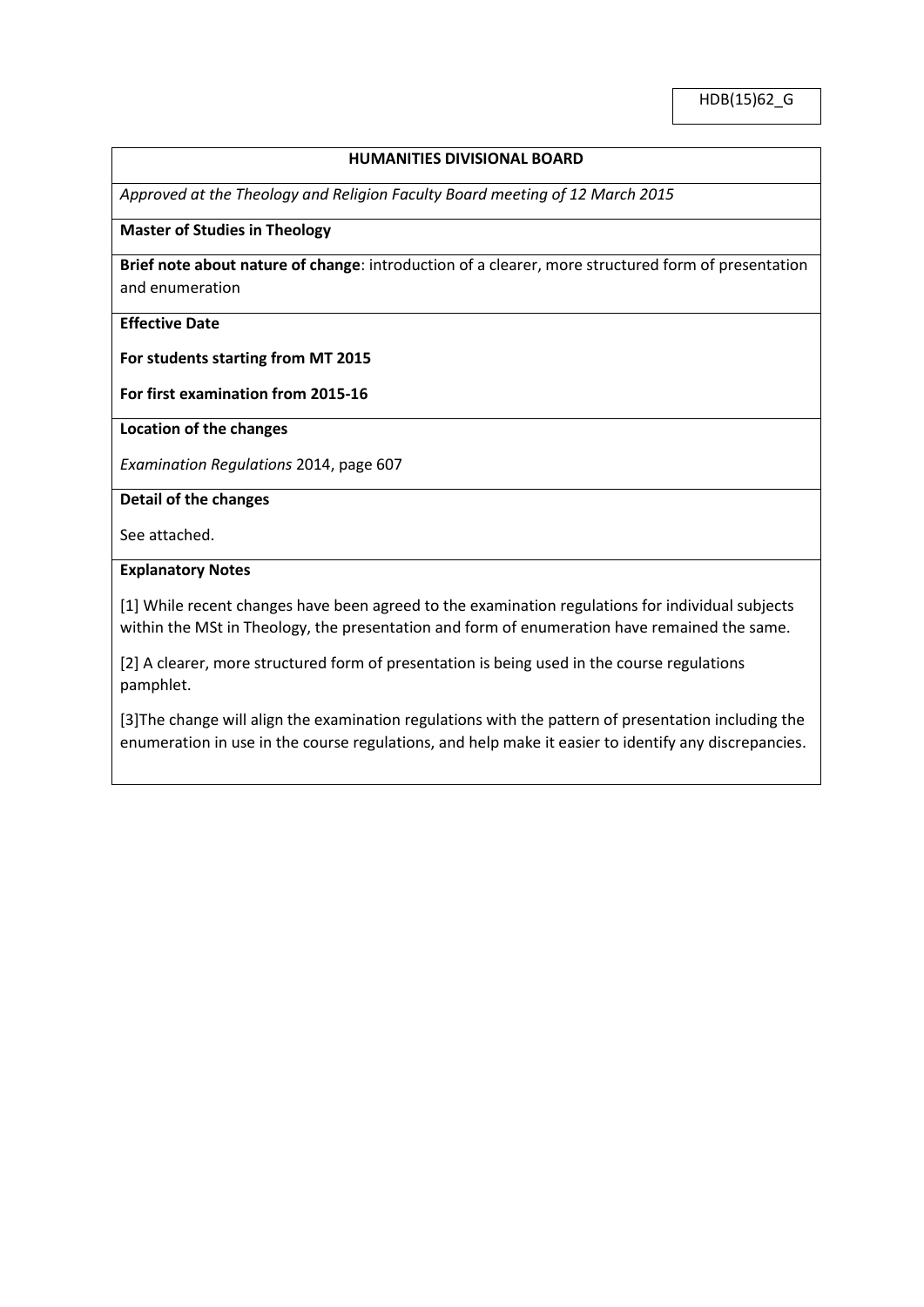# Theology

1. All candidates will be required to follow a course of instruction and directed research for three terms and present themselves for examination in one of the following subjects: Old Testament; New Testament; Ecclesiastical History (split into 6 subsections, see below); Christian Doctrine (split into 4 subsections, see below); Christian Ethics; Science and Religion; Biblical Interpretation.

2. Candidates will be expected to attend such lectures and seminars as their supervisor shall recommend.

Candidates for the M.St. in Theology are required to follow a course of instruction and directed research for three terms and to present themselves for examination in one of seven subjects:

# **I. Old Testament**

### **II. New Testament**

**III. Christian Doctrine,** specialising in one of four fields:

- o History of Doctrine: Patristic Theology (c. AD 100-787)
- o History of Doctrine: Scholastic Theology (c. AD 1050-1350)
- o History of Doctrine: Theology of the Reformation Period (c. AD 1500-1650)
- o Modern Doctrine (post-1789), further specialising in one of three tracks:
	- Modern Theology
		- $\blacksquare$  Theology & Modern European Thought
		- Theology & Literature
- **IV. Ecclesiastical History**, specialising in one of five fields:
	- o The Early Church AD 200-476
	- o The Western Church AD 476-1050
	- o The Western Church AD 1000-1400
	- o European Christianity AD 1400-1800
	- o European Christianity AD 1800-2000

# **V. Christian Ethics**

**VI. Science & Religion VII. Biblical Interpretation**

3. The examination shall consist of:

(i) a three-hour examination as prescribed in the regulations for each course;

(ii) two essays of not more than 5,000 words on topics proposed by the candidate and accepted by the Theology and Religion Faculty Board (candidates should be very aware of this word limit when proposing their titles; the most significant cause of rejected essay titles is insufficient focus);

(iii) a dissertation of not more than 15,000 words on a topic proposed by the candidate and accepted by the Theology and Religion Graduate Studies Committee. For candidates intending to proceed to doctoral study, the topic of the thesis should be such as to provide a foundation for future research.

The examiners may award a distinction for excellence in the whole examination.

4. Proposals for titles of essays and dissertations must be submitted to the Theology and Religion Faculty by Monday of Week Nought of Hilary Term for consideration by the Theology and Religion Graduate Studies Committee. These will be considered by the committee in consultation with the examiners. Candidates are advised that some time may be required for communication with the Examiners to take place before permission is granted; permission will normally be granted by Monday of Week 8 of Hilary Term. All proposals should be accompanied by a brief indication of how the subject will be treated and a brief account of the primary and secondary sources used. The titles and contents of essays and the dissertation should not substantially overlap with each other, though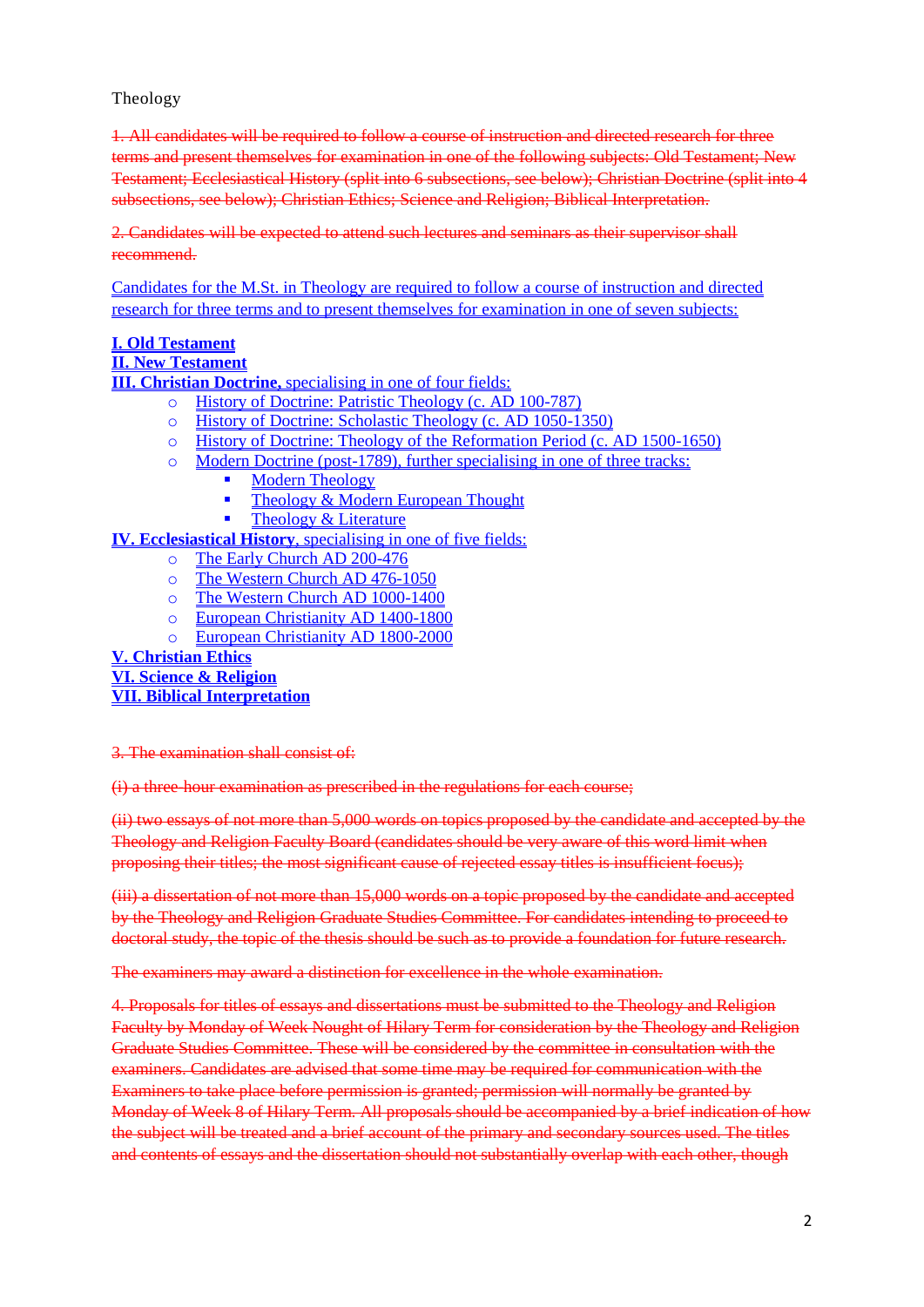they may cover ground included in the scope of examinations as detailed below, and, in the case of Christian Doctrine and Ecclesiastical History, they may fall within the same section.

5. Two copies of essays must be submitted not later than the Friday before the beginning of Trinity Term. Two copies of the dissertation must be submitted at the end of eighth week of Trinity Term. All submitted work must be printed and sent in a parcel bearing the words 'M.St in Theology' to The Chair of Examiners, c/o the Examination Schools, High Street, Oxford. The 3-hour examination will take place in the tenth or eleventh week of Trinity Term. Each candidate will be required to present himself or herself for an oral (viva voce), which will take place within a few days of the written examination, and may include discussion of both the examination paper and any pre-submitted work. Candidates must not put their names on the examination paper or on any pre-submitted work. The dissertation must be accompanied by the candidate's signed statement that it is entirely his or her own work except where otherwise indicated.

The examination consists of three elements:

- **Two essays** of not more than 5,000 words each Essay proposals must be submitted for consideration by the Faculty's Graduate Studies Committee *by Monday of Week 0 of Hilary Term*. The completed essays (two copies of each) must be submitted for examination *by Friday of Week 0 of Trinity Term*.
- **B A dissertation** of not more than 15,000 words The dissertation proposal must be submitted for consideration by the Faculty's Graduate Studies Committee *by Monday of Week 0 of Hilary Term*. The completed dissertation (two copies) must be submitted for examination *by Friday of Week 8 of Trinity Term*.

### **C A written examination** of three hours' duration The written examination takes place *in Week 10 or 11 of Trinity Term*.

All essay and dissertation proposals should comprise a title, a short statement of how the subject will be treated, a bibliography of core texts (both primary and secondary), and the signature of the supervisor indicating his or her approval. The titles and content of the essays and dissertation should not substantially overlap with each other. For candidates intending to proceed to doctoral study, the topic of the dissertation should normally be such as to provide a foundation for doctoral research.

All submitted work should be double-spaced in font-size 12.

Candidates must not put their names on the written examination papers or on any submitted work. All submitted work must be printed and sent in a parcel bearing the words, 'M.St. in Theology', to the Chair of Examiners, c/o the Examination Schools, High Street, Oxford.

Each candidate is also required to present himself or herself for an oral (viva voce) examination, which takes place within a few days of the written examination, and may include discussion of the candidate's work in any of the three elements listed above.

Within this general pattern, particular requirements pertain to certain subjects, as indicated below.

**I. Old Testament**

**The examination shall consist of:**

**(i) A three-hour paper on prescribed Old Testament Texts in Hebrew. The prescribed texts for the examination will be published on Weblearn before the end of Michaelmas Term.**

**(ii) Two essays of not more than 5,000 words on topics approved by the Theology and Religion Graduate Studies Committee (see 4 above).**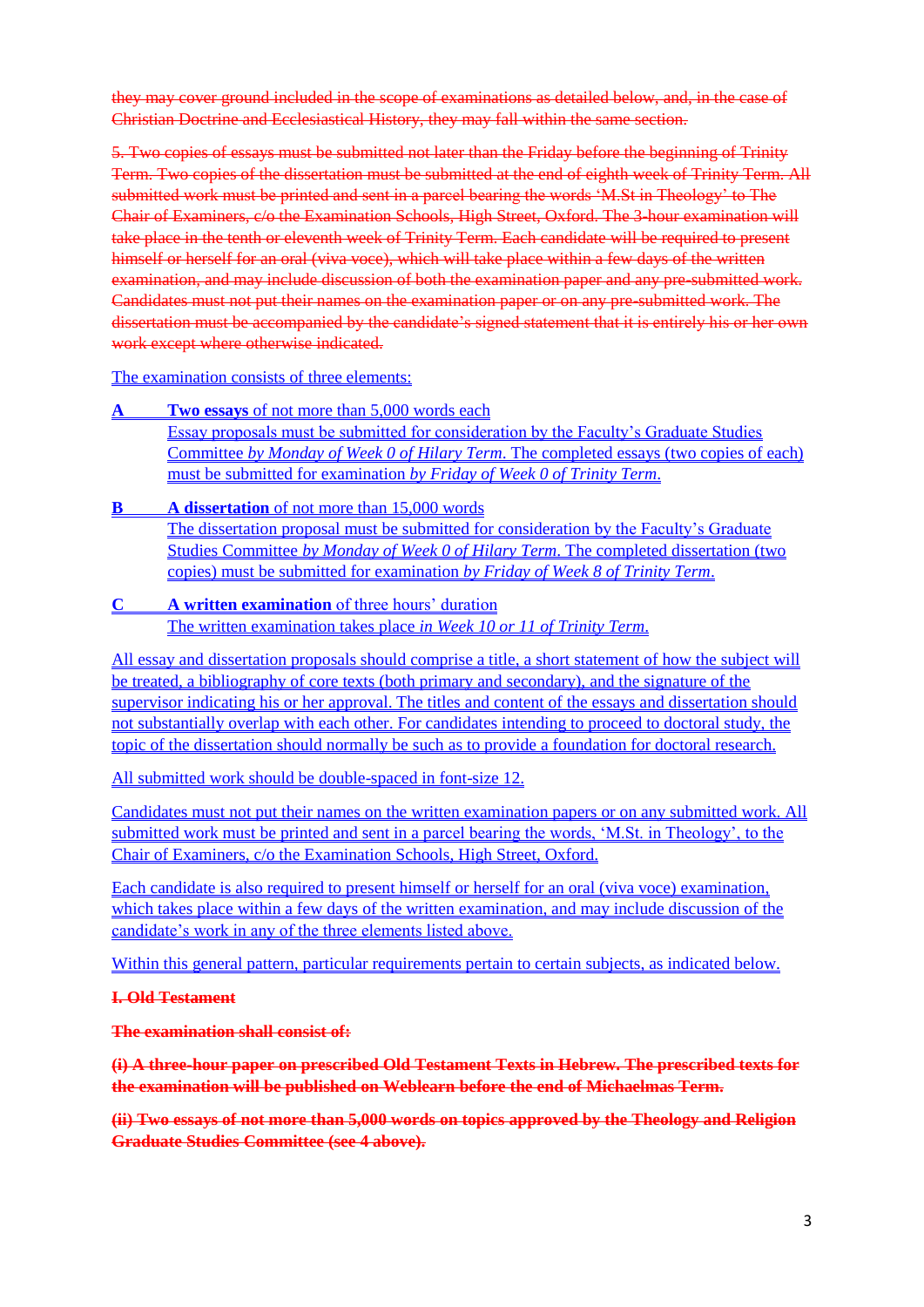# **(iii) A dissertation of not more than 15,000 words on a topic approved by the Theology and Religion Graduate Studies Committee (see 4 above).**

# **I. OLD TESTAMENT**

### **A and B** (essays and dissertation) as above.

**C** (the written examination) is on prescribed Old Testament Texts in Hebrew. Candidates are notified of the set texts at the beginning of Michaelmas Term.

#### **II. New Testament**

**The examination shall consist of:**

**(i) a three-hour paper on prescribed texts in Greek, which will be published in the Gazette by the Board of the Faculty of Theology and Religion before the end of Michaelmas Term.**

**(ii) Two essays of not more than 5,000 words on topics approved by the Theology and Religion Graduate Studies Committee (see 4 above).**

**(iii) A dissertation of not more than 15,000 words on a topic approved by the Theology and Religion Graduate Studies Committee (see 4 above).**

# **II. NEW TESTAMENT**

**A and B** (essays and dissertation) as above.

**C** (the written examination) is on prescribed New Testament Texts in Greek. Candidates are notified of the set texts at the beginning of Michaelmas Term.

#### **III. Ecclesiastical History**

**The examination shall consist of:**

**(i) a three-hour general paper on the nature and practice of ecclesiastical history. Candidates will be expected to show knowledge of a range of historiographical approaches to key questions in ecclesiastical history and of the variety of approaches to historical method which have emerged as a result of the professionalisation of teaching and research in history and of the introduction of new methods into the writing of history.**

**(ii) Two essays of not more than 5,000 words on topics approved by the Theology and Religion Graduate Studies Committee (see 4 above).**

**(iii) A dissertation of not more than 15,000 words on a topic approved by the Theology and Religion Graduate Studies Committee (see 4 above). All work submitted by a candidate under (ii) and (iii) shall lie within one (and only one) of the following sections:**

- **(a) The Early Church AD 200-476**
- **(b) The Western Church AD 476-1050**
- **(c) The Western Church AD 1050-1400**
- **(d) English Church History AD 1066-1272**
- **(e) European Christianity AD 1400-1800**
- **(f) European Christianity AD 1800-2000**
- **IV. Christian Doctrine**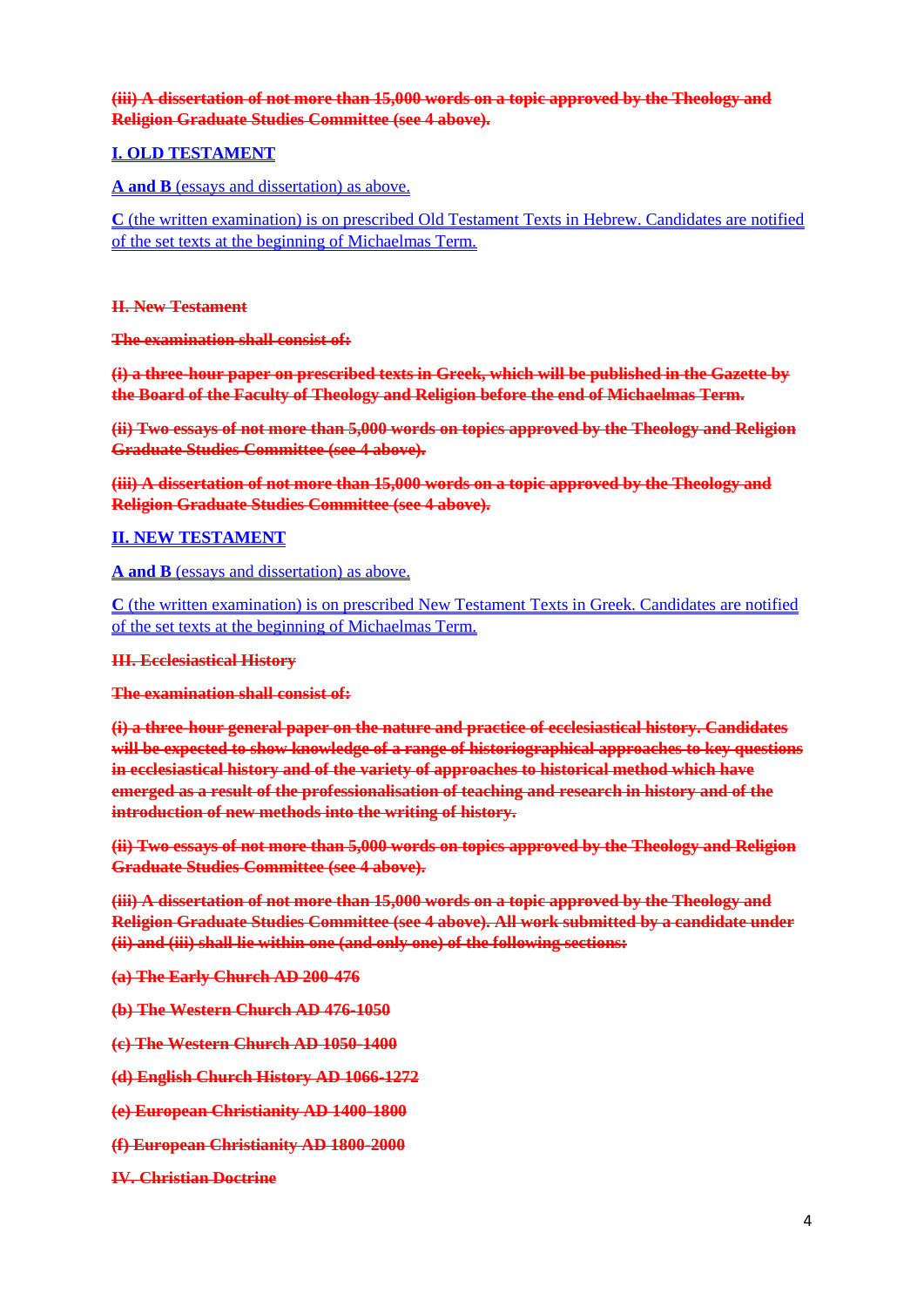**Work submitted on Christian doctrine shall lie within one of the following sections:**

**(a) History of Doctrine: Patristic Theology (c.100-787 AD)**

**(b) History of Doctrine: Scholastic Theology (c. 1050-1350 AD)**

- **(c) History of Doctrine: Theology of the Reformation period (c. 1500-1650 AD)**
- **(d) Modern Theology (1780 – the present)**

**The examination shall consist of:**

**(i) a three-hour paper. For section (a), this will include passages for translation and comment from one or more prescribed texts in Greek or Latin. For section (b) it will include passages for translation and comment from prescribed texts in Latin. Prescribed texts will be published on Weblearn.**

**For section (c) it will consist of passages for translation and comment from prescribed texts in Latin, German or French of the Reformation period. The prescribed texts will be approved by the Graduate Studies Committee on the advice of course leaders and ratified by the Faculty Board before the end of Michaelmas Term in the year when the course commences, and will be published on Weblearn . Essays will also be set, both on the prescribed texts and on general topics within the stated period. For section (d), the examination will be on methods and styles in theology.**

**(ii) Two essays of not more than 5,000 words on topics approved by the Theology and Religion Graduate Studies Committee (see 4 above).**

**(iii) A dissertation of not more than 15,000 words on a topic approved by the Theology and Religion Graduate Studies Committee (see 4 above).**

**All work submitted by a candidate shall fall within the same section. In proposing titles for essays and the dissertation, candidates in section (d) should explain in which pieces of work they will demonstrate competence in (a) exploring the encounter between theology and some nontheological discipline; (b) exploring a modern theological response to some theological reflection of the past.**

# **III. CHRISTIAN DOCTRINE**

**A and B** (essays and dissertation): All work must fall within one of the four specialised fields listed above under Christian Doctrine. Candidates specialising in Modern Doctrine choose one of three tracks within that field (i.e. Modern Theology, Theology & Modern European Thought, or Theology & Literature); this determines their attendance of seminars, and should influence their choice of titles for essays and the dissertation. In proposing their titles for such work, Modern Doctrine candidates should explain in which pieces of work they will demonstrate competence in (a) exploring the encounter between theology and some non-theological discipline, and (b) exploring a modern theological response to some theological reflection of the past.

**C** (the written examination) takes particular forms for the different fields. In the History of Doctrine specialisms, the examination includes passages for translation and comment from prescribed texts: Greek or Latin texts in the case of Patristic Theology; Latin texts in the case of Scholastic Theology; and Latin, German, or French texts in the case of Theology of the Reformation Period. In each of these cases essays will also be set, both on the prescribed texts and on general topics within the same period. Candidates are notified of the set texts at the beginning of Michaelmas Term. In the Modern Doctrine field, the examination will be on Methods & Styles in Theology.

# **IV. ECCLESIASTICAL HISTORY**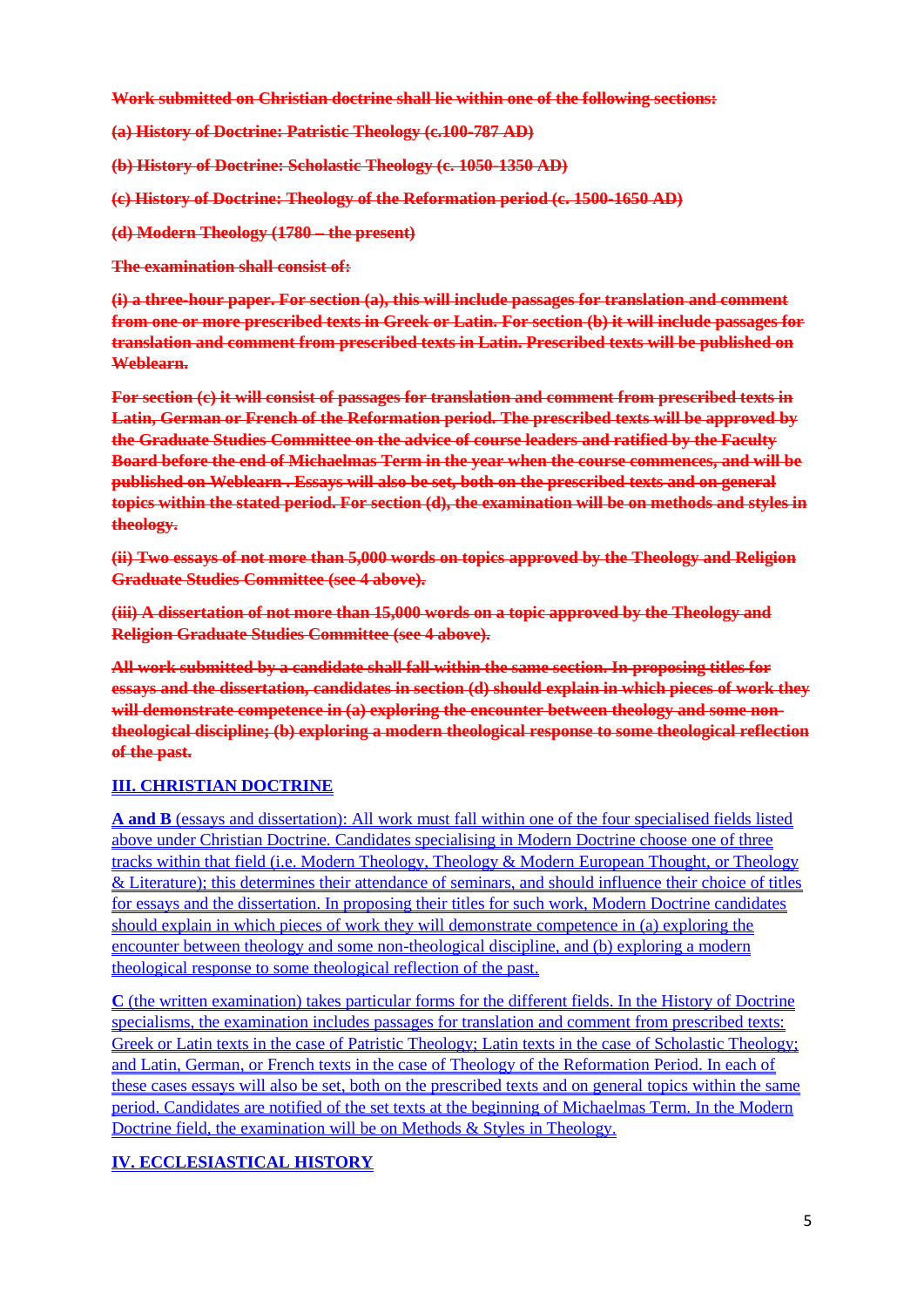**A and B** (essays and dissertation): All work must fall within one of the five specialised fields listed above under Ecclesiastical History.

**C** (the written examination) is a general paper on the Nature & Practice of Ecclesiastical History. Candidates will be expected to show knowledge of a range of historiographical approaches to key questions in ecclesiastical history and of the variety of approaches to historical method which have emerged as a result of the professionalisation of teaching and research in history and of the introduction of new methods into the writing of history.

#### **V. Christian Ethics**

**The examination shall consist of:**

**(i) a three-hour paper on Christian Moral Concepts and Methodology: Contemporary and Historical Discussions.**

**(ii) Two essays of not more than 5,000 words on topics approved by the Theology and Religion Graduate Studies Committee (see 4 above).**

**(iii) A dissertation of not more than 15,000 words on a topic approved by the Theology and Religion Graduate Studies Committee (see 4 above).**

**In proposing titles for essays and the dissertation, candidates should explain in which pieces of work they will demonstrate competence in (a) exploring an ethical question, substantive or conceptual, in relation to contemporary discussion; (b) the interpretation of a Biblical text of moral significance; (c) the discussion of a non-Biblical text of moral significance from some period of history prior to 1900.**

# **V. CHRISTIAN ETHICS**

**A and B** (essays and dissertation): In proposing titles for essays and the dissertation, candidates should explain in which pieces of work they will demonstrate competence in (a) exploring an ethical question, substantive or conceptual, in relation to contemporary discussion; (b) the interpretation of a biblical text of moral significance; and (c) the discussion of a non-biblical text of moral significance from a period of history prior to 1900.

**C** (the written examination) is on Christian Moral Concepts & Methodology: Contemporary & Historical Discussions.

**VI. Science and Religion**

**The examination shall consist of:**

**(i) a three-hour paper on topics in Science and Religion.**

**(ii) Two essays of not more than 5,000 words on topics approved by the Theology and Religion Graduate Studies Committee (see 4 above).**

**(iii) A dissertation of not more than 15,000 words on a topic approved by the Theology and Religion Graduate Studies Committee (see 4 above).**

**In proposing titles for essays and the dissertation, candidates should explain in which pieces of work they will demonstrate competence in (a) exploring a historical debate in which scientific and religious issues are involved; (b) exploring a philosophical debate with a bearing on the discussion of science and religion; (c) analysing a contemporary issue on the interface between science and religion.**

# **VI. SCIENCE AND RELIGION**